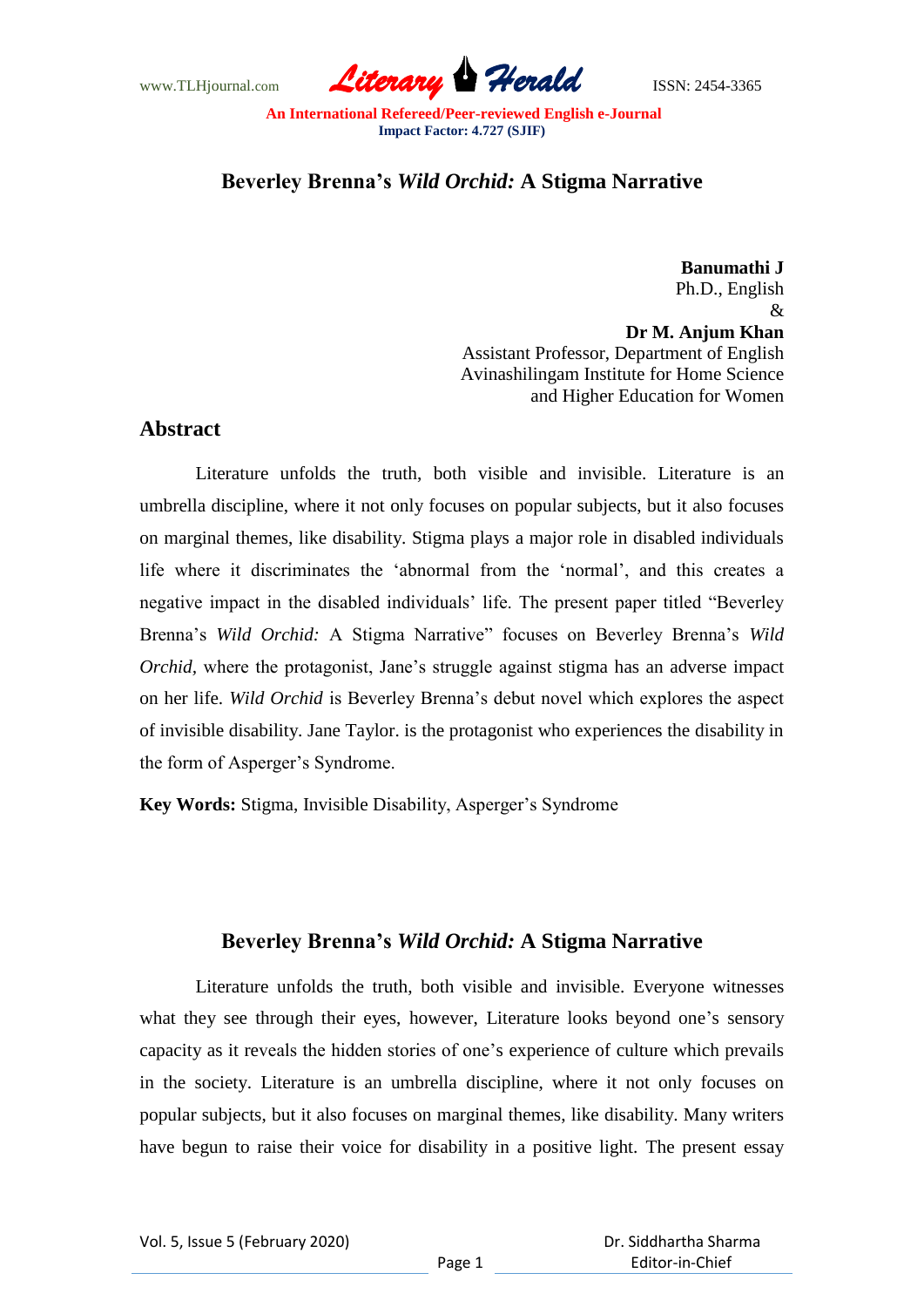

focuses on Asperger Syndrome portrayed in *Wild Orchid*, where a person diagnosed with disability faces stigma, which has an adverse impact on the life.

The novel *Wild Orchid* is Beverley Brenna"s debut novel. The novel focuses on the protagonist, Jane"s plight against stigma, where she is alienated and labelled as "freak" by her classmates. The novel shows various similarities related to stigma i.e. emotions, thoughts, relationships, and behaviour. As a result of Stigma many disabled individuals are afraid to attend schools.

The word "Stigma" has evolved considerably over the centuries. It refers to differentiate a person as different from "normal" that is a person below the standard scale by portraying them in the negative lens. It also indicates that "disabled" individuals are excluded from "normal" individuals. According to Fife and Wright, "the specific nature of stigma associated with serious illness" (8) as it depends on three elements i.e. blaming oneself for the illness, the threat the illness represents to others, and the threat that it represents to individual competence.

In the novel, *Wild Orchid*, the protagonist Jane has been diagnosed with Asperger Syndrome, who faces Stigma; for example, she is overprotected by her mother. She is alienated from her classmates and she has been appointed with a Special Educator. Jane, at first, seems to be dependent on her mother, who creates an image that she is not capable of handling new things on her own.

Individuals across the world consider autism as a source of disappointment, shame, or annoyance. For example, in this novel, Jane"s father leaves his family because of Jane"s mental illness. Jane realises this and, she says, "I think Dad left because of my problems…. Being a good parent is helping your kids when they have problems, not disappearing" (14). Jane"s father finds Jane an abnormal kid and, forces her to be "normal." Jane"s father fails to understand her struggle instead blames her and, feels that she is a disgrace to her family.

However, Jane"s mother sticks with Jane, and teaches her daughter how to behave in the society. She shows Jane to handle new things, as persons with Asperger Syndrome have difficulties in accepting new things. As Beenu Kumari in Teaching Children with Autism says: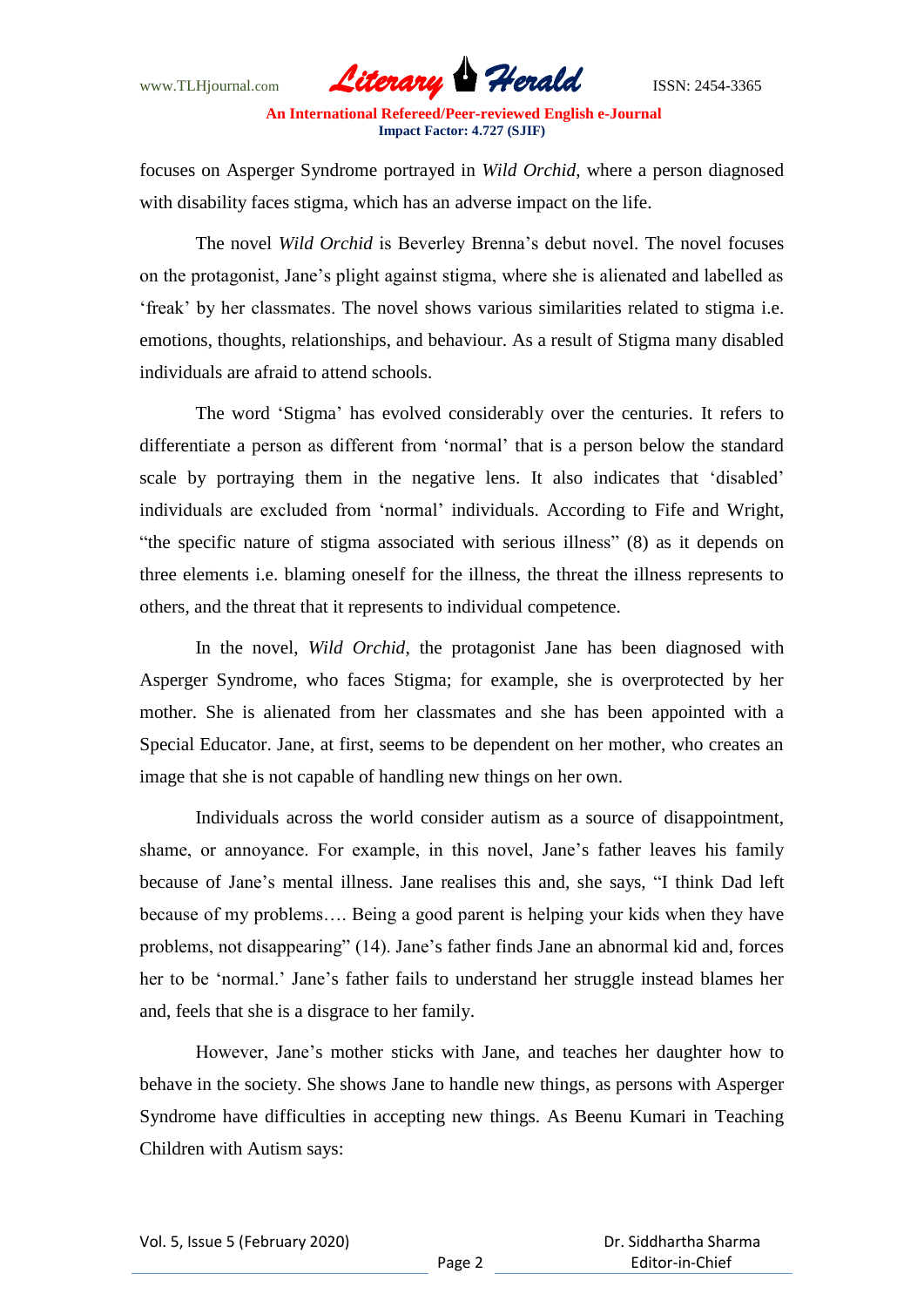

Receiving a diagnosis of autism can be devastating to some parents, but for others, it can be a relief to have a label for their child"s symptoms. Many parents can be overwhelmed by fear and grief for the loss of the future they had hoped for their child…. However, these strong emotions also motivate parents to find effective help for their children. (13)

Asperger"s Syndrome often leads to disruptive antisocial behavior i.e. individuals with Asperger Syndrome have repetitive behavior of doing things as David E. Gray in Perceptions of Stigma: The Parents of Autistic Children, says that "some with autism may flick their fingers repeatedly, hit, scream or hurt themselves" (102). Jane, while losing her IQ level, she screams and uses swore words to let go of her anger. She repeats things seven times when things go out of her hands. As she says:

> I was having a lot of meltdowns, and at school, I insisted on sitting inside a cardboard box that was left after a new computer had arrived…. I have that feeling that number seven is lucky, and if I do things seven times, I feel safe. Like, I"ll take seven sips from my glass instead of one big one, or bounce a ball seven times. Going around the car seven times was a necessary diversion for my anxious feelings.  $(14-15)$

Jane"s Syndrome forces her to be alone and does not allow her to mingle with other individuals. Her Syndrome stops her to make eye contact with others during a conversation as it makes her uncomfortable to continue. When Jane first meets Paul at Waskeisu, he does not make eye contact during their conversation which helps Jane to communicate without any trouble. She recollects, "I appreciated the fact that he didn"t look at me – it made having a conversation much more comfortable" (34).

Individuals with Asperger Syndrome need an assistant to help them with their everyday needs, and somebody has to be there for them to teach social skills like handshaking, nodding, and other body gestures. As a result, she is most of the time left alone in the class, "All of the boys I know are from my high school, and none of them wear golf shirt. Some of them talk to me, but none of them are boyfriend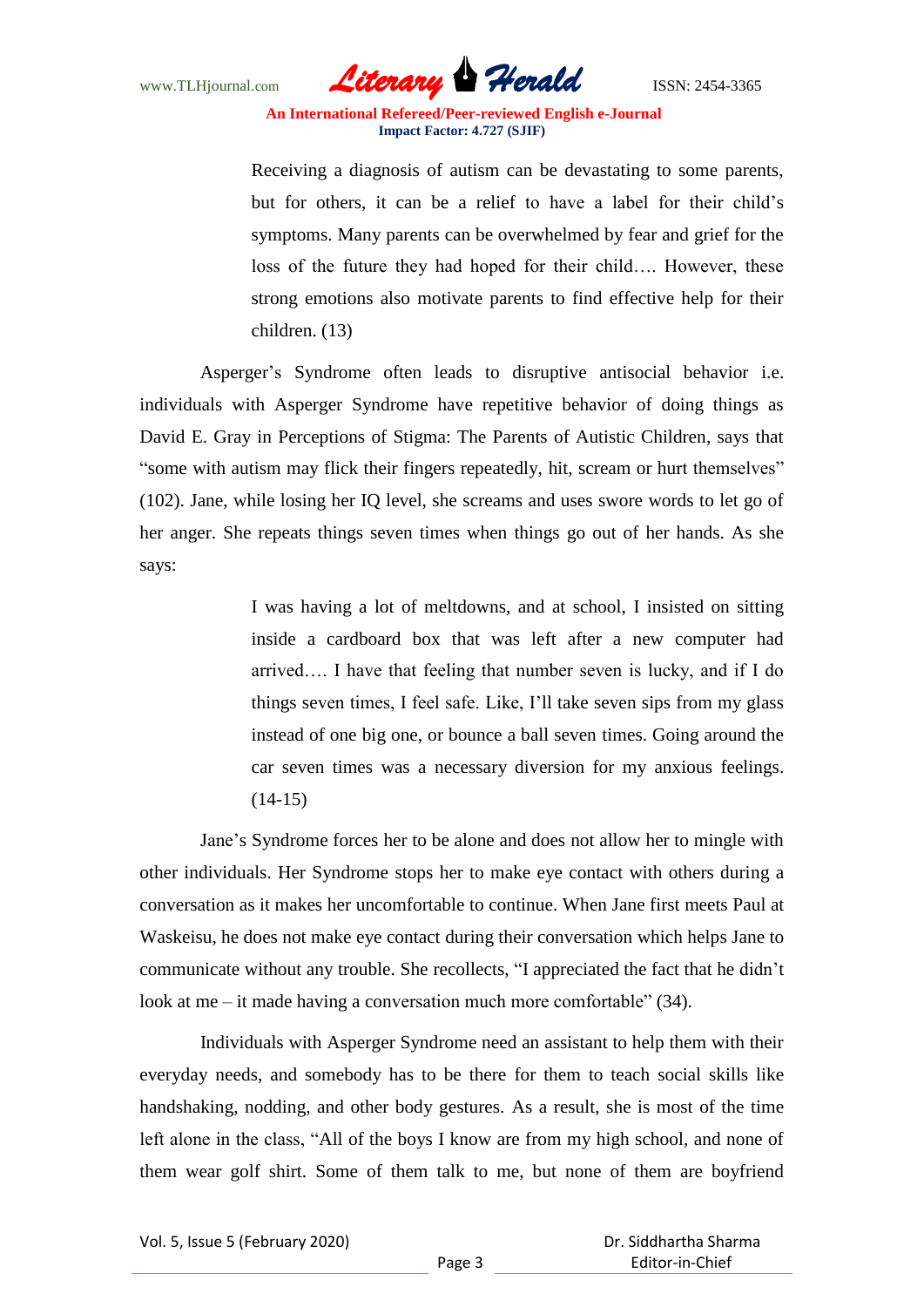

material because they think of me as someone who has special needs" (27). Jane feels excluded from others, and feels different. She regrets her extra help, as it hinders her socialising.

When a child is recognized with Asperger's Syndrome, it is the parent's role to help the child to face the Stigma which prevails in the society. According to Russell and Norwich, when a child behaves "inappropriately" i.e., some would explain that the child may be affected by autism or it's their brain has wired differently. One should seek the assessment for autism as it focuses on the child's strength.

Jane finds it difficult when somebody interrupts her conversation; she feels crossed as she has to stop talking and analyze what the other person has said, and then she has to reply them back. This is one of Asperger"s Syndrome"s illnesses. She feels stressed when all of a sudden everyone talks to her as it takes some time to process in her brain:

> When people say things I don't understand, then I really feel like I'm in the dark, and even writing it down here doesn"t help much…. I can"t pick up the same signals as other people. It's like being in a room with ten TVs on all at once, and I know there are words around, but I can"t isolate any meaning from them. (42)

Individuals with Asperger Syndrome would like to do things in order, and they don"t accept when there is a change in plans. Jane often encounters this kind of issues through her mother, who changes plans according to her will without considering Jane. As Jane says, "I do not like change of plans" (43). It is because, she has to face new things that she can"t manage like the "normal" individuals, she would like to use or see things which she has used or acquainted with, but with new things, Jane has to put a lot of effort to accept the new things and environment which sometimes makes her crazy.

However, because of Asperger"s Syndrome, Jane is frequently underestimated not only by her surroundings but also by her mother. Jane"s mother controls Jane"s day to day activities, and Jane has to inform her mother about her plans. Eventually, at Waskesiu, Jane happens to meet a boy, Kody, and things have started to change in Jane"s life. Although, Jane is an organized person, she changes her plans, in order to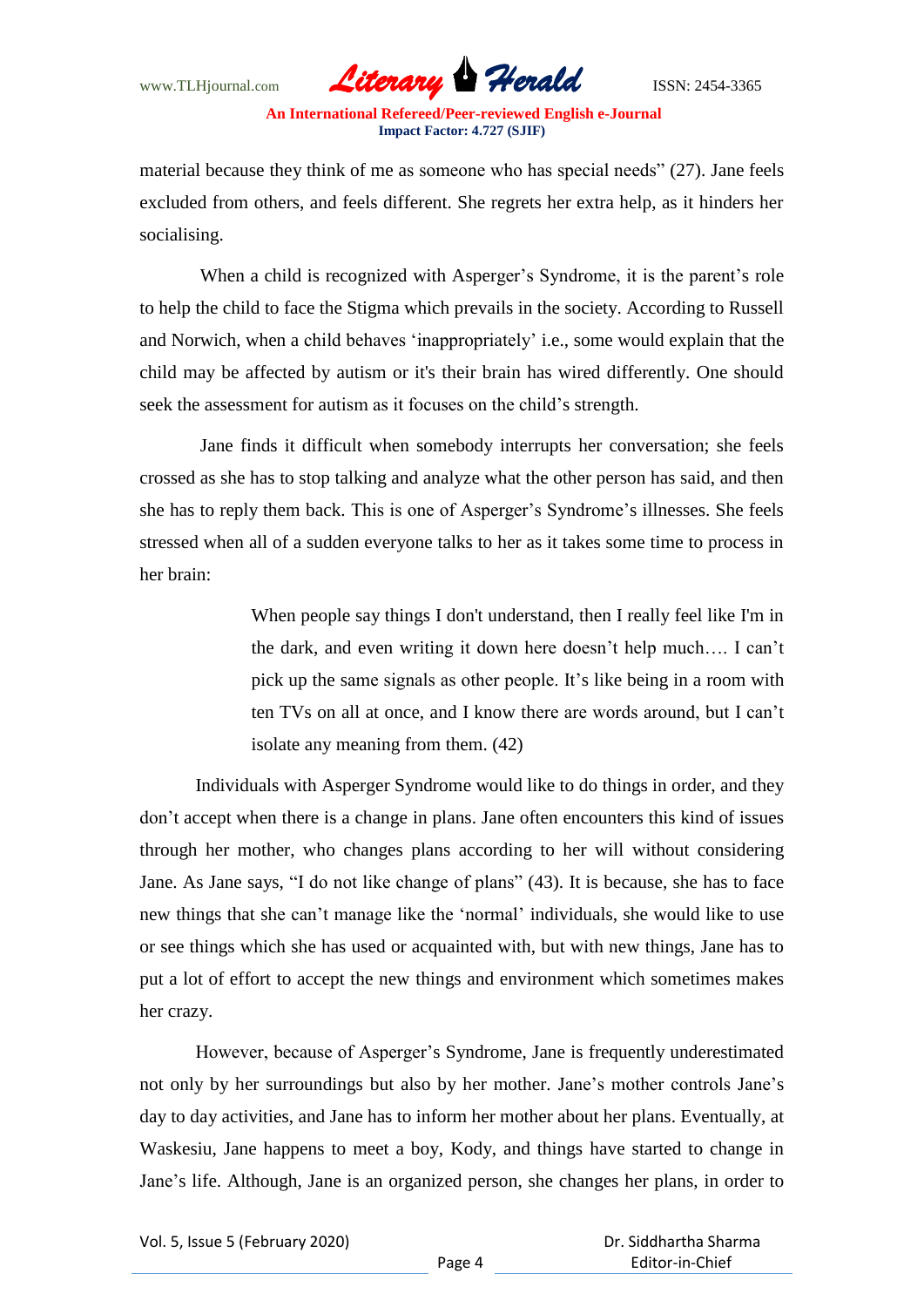www.TLHjournal.com **Literary Herald** ISSN: 2454-3365

**An International Refereed/Peer-reviewed English e-Journal Impact Factor: 4.727 (SJIF)**

go out for lunch with Kody. Jane informs her mother about her new plans, who suspects as she is overly concerned about her daughter.

However, things don"t go as per Jane"s plans because of her Asperger Syndrome; Jane feels uncomfortable when Kody comes close to her. She leaves the place abruptly, leaving Kody behind. When she returns, her mom has been worried sick of the sudden changes in her daughter"s life, "Mom had the H in her forehead and said she was very mad… she had all sorts of questions… she said that if I was going to have a change of plans again, I should call her and let her know" (70-71).

Jane is overly protected by her mother, which makes her more dependent even she is matured enough to handle things on her own. Jane"s life is scheduled by her mother, and she takes Jane wherever she plans to. Jane goes to Waskesiu against her will because her mother has planned a date with her new boyfriend, Danny. Jane does things as per her mother"s instructions. When her mother goes overboard, Jane loses her temper, "I don't have to listen to this. You don't know anything about what's possible or necessary, and just because you"re my mother, you think you can be the boss of me and you aren"t. I"m the boss of myself" (141-142).

Asperger"s Syndrome not only have defects but also it has some advantages like she has a pictographic memory. Even though Stigma has its effect on Asperger Syndrome, Jane sees her Syndrome in a positive light. Towards the end, she breaks the Stigma by making decisions on her own and trains herself to handle things on her own.

Nevertheless, Jane towards the end decides to deal her struggle on her own. Stigma beats her down whenever, she gathers courage to face obstacles. She is isolated, because of her Asperger Syndrome and this stigma forces her to take the role of a sick person. She is neglected by her biological father as well as her classmates. She is not invited to any birthday parties because persons with Asperger Syndrome will avoid being in crowded place since they prefer to be alone. Thus, persons with disabilities seem to struggle more in order to fight the 'normal.'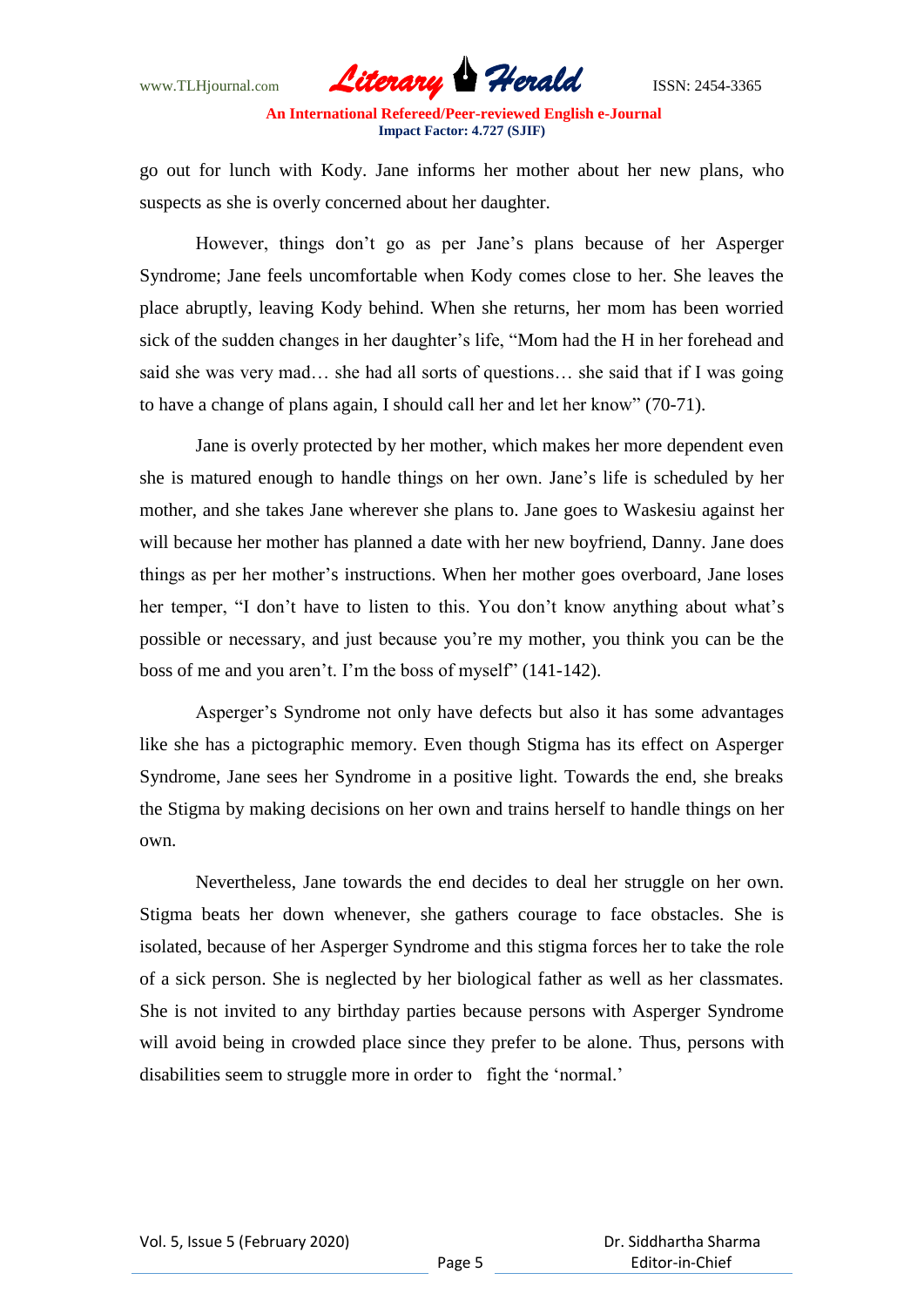www.TLHjournal.com *Literary Herald*ISSN: 2454-3365

#### **Bibliography:**

Baldwin, Shauna Singh. *What the Body Remembers.* New York, Anchor Publication, 1999.

Brenna, Beverley. *Wild Orchid*. Red Deer Press. 2005.

Davis, Lennard J. *The Disability Studies Reader.* New York, Routledge, 1997.

- Dorais Ram, Veronique. "On Deformity: Bodies in Contemporary Canadian Fiction." *University of Calgary*, Oct. 2012, www.ibrarian.net/navon/ paper/On Deformity Bodies in Contemporary Canadian Fic.pdf?paperid= 18432510. Accessed 13 Feb. 2020.
- Ewart, Christopher. "Limping towards Representation: Writing Disability in Three Twentieth Century Narratives." *University of Calgary*,

http://dx.doi.org/10.5072/PRISM/2446. 23.03.2018. Accessed 18 Feb. 2020.

- Felman, Adam. "What to Know about Asperger's Syndrome." *Medical News Today.* 20.12.2017. https://www.medicalnewstoday.com/articles/7601.php. Accessed date: 21.12.2019.
- Fetal Alcohol Spectrum Disorders(FASDs). *Centers for Disease Control and Prevention.* https://www.cdc.gov/ncbddd/fasd/facts.html. Access date: 12.11.2019.
- Foucault, Michel. *Discipline and Punish: The Birth of the Prison.* US, Vintage Books, 1977.
- Gaetdke, Andrew. "The Politics and Aesthetics of Disability: A Review of Michael Davidson"s *Concerto for the Left Hand: Disability and the Defamiliar Body.*" *Journal of Modern Literature.* vol. 33, no. 1, Indian University Press, 2009.